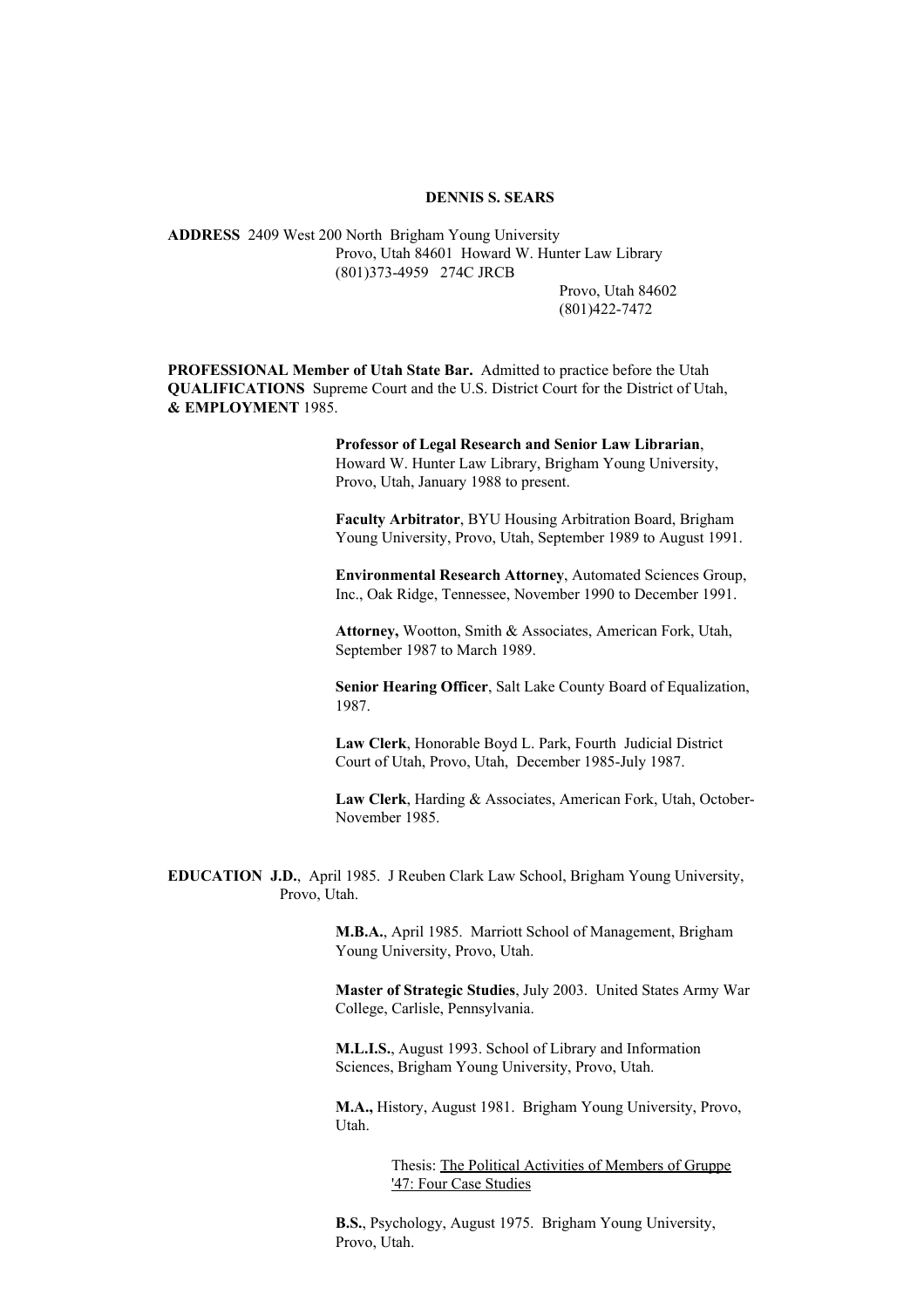**B.A.**, German, August 1975. Brigham Young University, Provo, Utah.

# **SCHOLARSHIP**

#### **Honors:**

|                      | "Daniel L. Wade Outstanding Service Award," Foreign,<br>Comparative, and International Law (FCIL) Special Interest<br>Section (SIS), American Association of Law Libraries (AALL),<br>July 2012.                                                                                                                                                 |
|----------------------|--------------------------------------------------------------------------------------------------------------------------------------------------------------------------------------------------------------------------------------------------------------------------------------------------------------------------------------------------|
| Haworth Press, 2006. | Legal Reference Services Quarterly's "Most Popular Articles", The                                                                                                                                                                                                                                                                                |
|                      | "The Teaching of First-Year Legal Research Revisited: A Review<br>and Synthesis of Methodologies," 19 Legal Reference Services Q.<br>1 (2001). Selected by the Continuing Education Committee,<br>Library Instruction Roundtable (LIRT), American Library<br>Association (ALA) as one of the top 20 articles on library<br>instruction for 2001. |
|                      | "Spirit of the SIS," for service to the Foreign, Comparative, and<br>International Law (FCIL) Special Interest Section (SIS), American<br>Association of Law Libraries (AALL), July 2001.                                                                                                                                                        |
|                      | Beta Phi Mu, International Library Science Honor Society, 1993.                                                                                                                                                                                                                                                                                  |
|                      | Awarded a <b>Zertifikat Deutsch Als Fremdsprache</b> by the Goethe-<br>Institut, 1980.                                                                                                                                                                                                                                                           |

# **Publications:**

#### **Books:**

*Teaching Legal Research and Providing Access to Electronic Resources* (Gary L. Hill, Lovisa Lyman, & Dennis S. Sears, eds., The Haworth Information Press 2001). Copublished simultaneously in *Legal Reference Services Quarterly* (The Haworth Information Press, an imprint of the Haworth Press, Inc.) Vol 19, No 3/4, (2001).

*Legal Research Manual for Law Students: A Self-Help Program*, Howard W. Hunter Law Library, Brigham Young University (Coedited).

# **Articles:**

"The Pedagogical Value of an Integrated Approach to Legal Research Instruction: Overcoming Student Resistance to the Use of Print Sources and Striking a Balance That Instills an Appreciation of the Strengths and Weaknesses of Both Print and Online Sources," 33 *Legal References Services Q.* 38 (2014).

"Education Committee Report," 28 *FCIL* [Foreign, Comparative, and International Law] *Newsletter* 14 (Oct. 2013). (Co-authored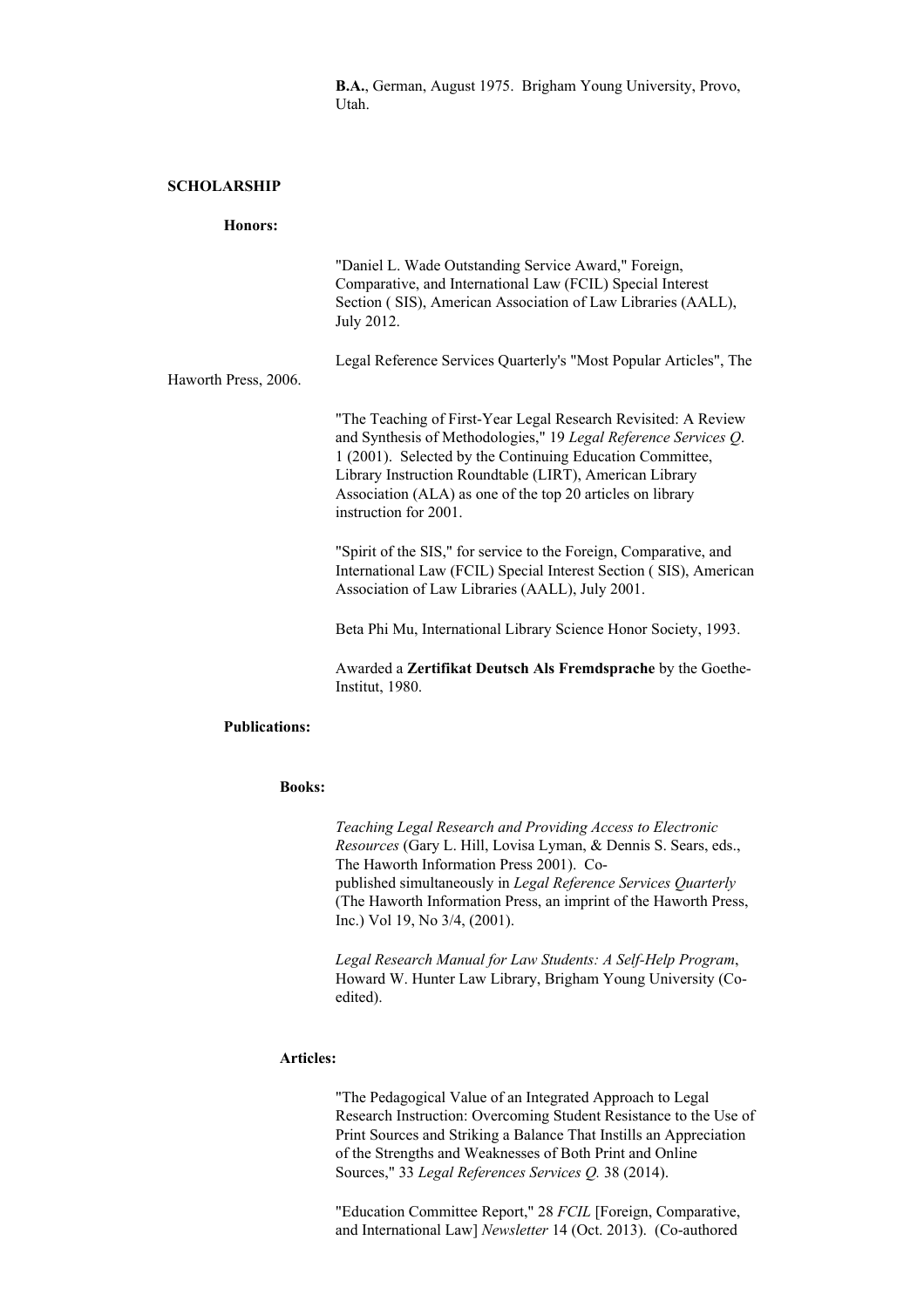with Donald L. Ford, University of Iowa Law Library.)

*SIS Council Chair Report*, American Association of Law Libraries (AALL) Executive Board Book (Summer 2010).

*SIS Council Chair Report*, American Association of Law Libraries (AALL) Executive Board Book (Spring 2010).

*SIS Council Chair Report*, American Association of Law Libraries (AALL) Executive Board Book (Fall 2009).

*Book Review*, 37 Int'l Leg. Info. 256 (2009) (reviewing *The Reception of English law Abroad*).

"All Citators Are Not Created Equal," 29 *RIPS* [Research Instruction and Patron Services] *Law Librarian* 10 (Spring 2007).

"Vision: The Essence of Professionalism and Key to the Future of Law Librarianship as a Profession,"*98 L. Libr. J. 81* (2006).

Minutes of the Foreign, Comparative, and International Law Business Meeting, 21 *FCIL* [Foreign, Comparative, and International Law] *Newsletter* 4 (Oct. 2006).

Federated Searching: The Hidden Costs--Translators, 31 *WestPac* News 4 (Fall 2006).

"The Future of FCIL-SIS Programming in the Context of the Annual Meeting," 20 *FCIL* [Foreign, Comparative, and International Law] *Newsletter* 3 (Feb. 2006).

"The Educational Summit: The Future of Professional Development Programming at the AALL Annual Meeting," 30 *WestPac News* 4 (Fall 2005).

"Federated Searching and its Role in the Law Library," 29 *WestPac News* 3 (Summer 2005).

"Electronic Balloting: Proposed Amendments to the Constitution and Bylaws of WestPac," 29 *WestPac News* 8 (Winter/Spring 2005).

"Introduction: Reference Services," to *Teaching Legal Research and Providing Access to Electronic Resources* 1-3 (The Haworth Information Press 2001). (Co-authored with Gary L. Hill and Lovisa Lyman, Howard W. Hunter Law Library.) Co-published simultaneously in *Legal Reference Services Quarterly* (The Haworth Information Press, an imprint of the Haworth Press, Inc.) Vol 19, No 3/4, (2001).

"The Teaching of First-Year Legal Research Revisited: A Review and Synthesis of Methodologies,"19 *Legal Reference Services Q*. 1 (2001). Co-published simultaneously in *Teaching Legal Research and Providing Access to Electronic Resources* (Gary L. Hill, Lovisa Lyman, & Dennis S. Sears, eds., The Haworth Information Press 2001).

"Education Committee Update: Riveting Program Proposals for AALL's 2001 Annual Meeting!," 15 *FCIL* [Foreign, Comparative, and International Law] *Newsletter* 8 (Oct. 2000). (Co-authored with Jean Davis, Brooklyn Law School Library.)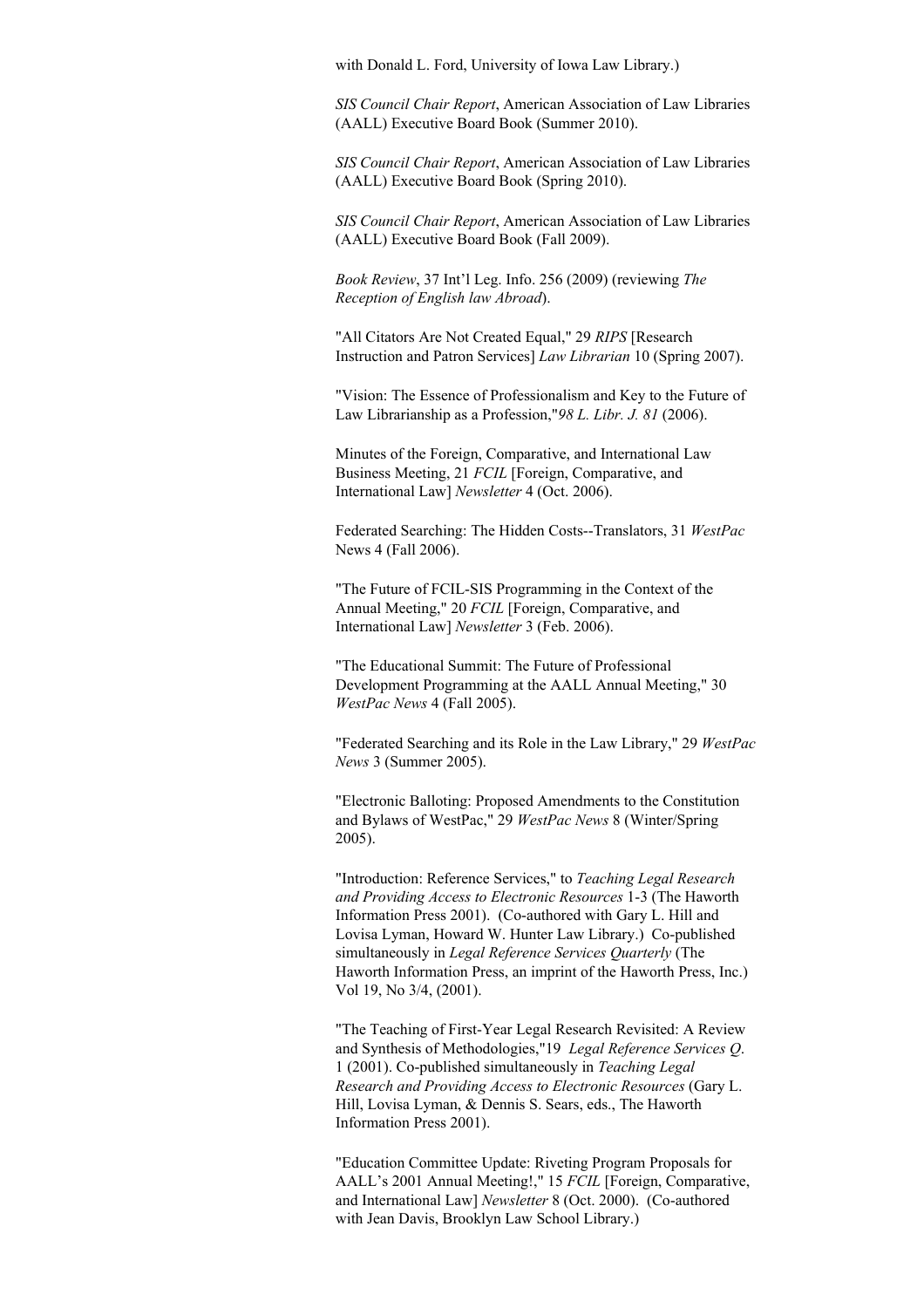"WestPac Members Guide," Western-Pacific (WestPac) Chapter of the American Association of Law Libraries (AALL), (2000).

"Education Committee Update on Accepted Programs," 14 *FCIL* [Foreign, Comparative, and International Law] *Newsletter* 6 (Feb. 2000). (Co-authored with Jean Davis, Brooklyn Law School Library.)

Annual Report: Western Pacific Chapter, *91 L. Libr. J. 815* (1999).

"WestPac," 4 *AALL Spectrum* 16 (Nov. 1999). (Chapter News, ed. and comp. Marilyn K. Harhai.)

"Education Committee Report," 14 *FCIL* [Foreign, Comparative, and International Law] *Newsletter* 8 (Oct. 1999). (Co-authored with Jean Davis, Brooklyn Law School Library.)

"WestPac," 4 *AALL Spectrum* 24 (Oct. 1999). (Chapter News, ed. and comp. Marilyn K. Harhai.)

"The Benefits and Challenges of Developing a Training Affiliation with an Active Duty Unit," *Minuteman* 29 (Fall 1999).

"President's Column: Law Library Concerns: The Perspective of a State Supreme Court Justice," 24 *WestPac News* 1 (Fall 1999).

"President's Column: WestPac: Approaching the New Millennium," 23 *WestPac News* 1 (Spring 1999).

"The Staff Study: An Integrative Management Tool for Law Libraries," 90 L. Libr. J. 51 (1998).

"WestPac Annual Meeting Final Conference Program," Western-Pacific (WestPac) Chapter of the American Association of Law Libraries (AALL) (1998).

"Marketing: A Survival Tool for the Nineties and Beyond," 3 *AALL Spectrum* 2 (Dec. 1998).

"Report of the Education Subcommittee," 13 *FCIL* [Foreign, Comparative, and International Law] *Newsletter* 11 (Oct. 1998). (Co-authored with Katherine Topulos, Duke University).

"WestPac," 3 *AALL Spectrum* 24 (Oct. 1998). (Chapter News, ed. and comp. Susan L Trask.)

"Business and the Law Library: Educational Programing for the 31st Annual Meeting," 23 *WestPac News* 3 (Fall 1998).

"Email: Property and Privacy Issues: Implications for the Law Firm and the Law School," 21 *RIPS* [Research Instruction and Patron Services] *Law Librarian* 10 (Fall 1998).

"President's Column: The WestPac 31st Annual Meeting," 23 *WestPac News* 1 (Winter 1998).

"Report of the Latin American Law Working Group," 12 *FCIL* [Foreign, Comparative, and International Law] *Newsletter* 8 (Oct. 1997).

"Our Question--Your Answer: What Tips Can You Offer the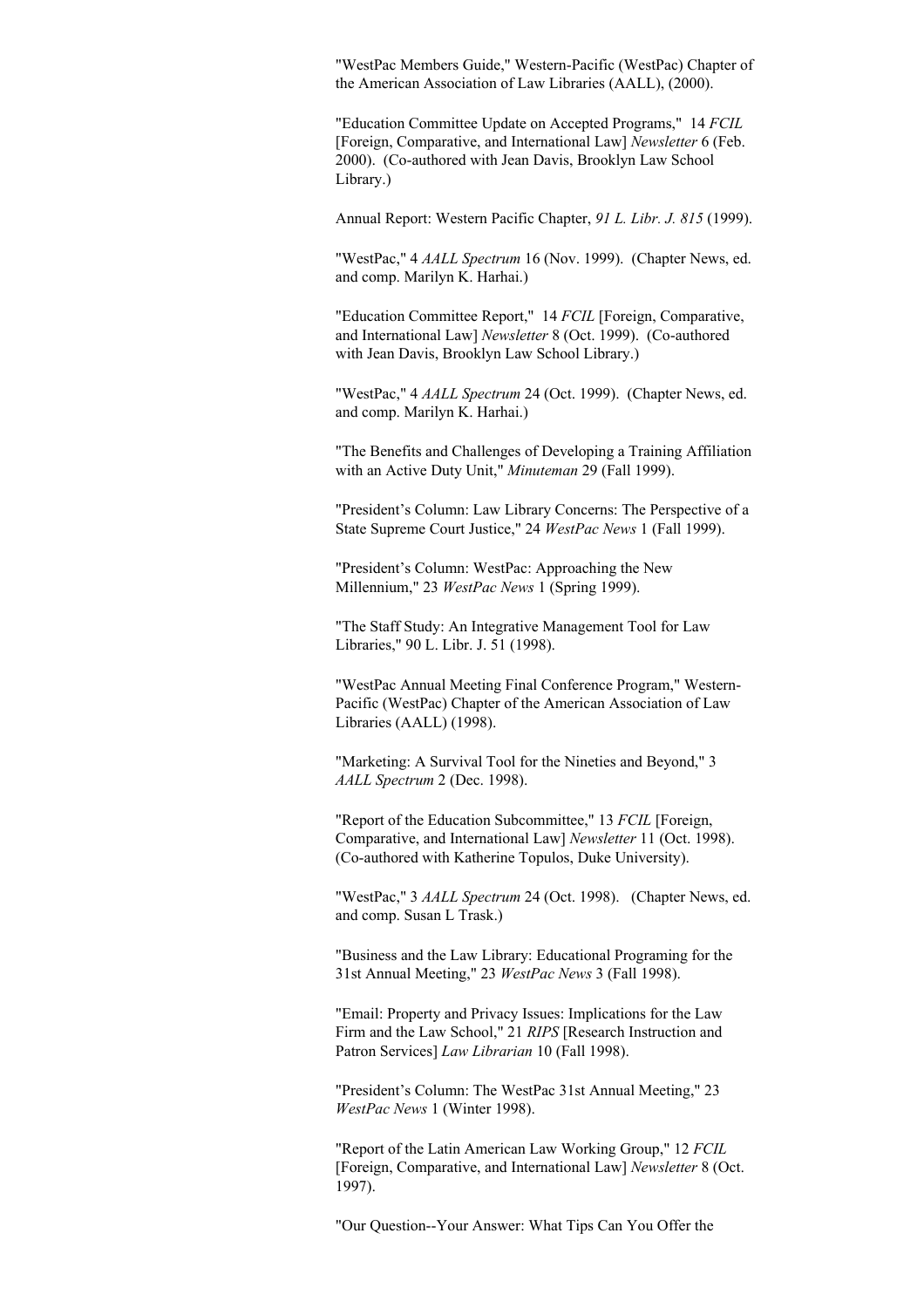Inexperienced Researcher for Determining When to End a Research Project," 5 *Perspectives: Teaching Legal Research and Writing* 76 (Winter 1997).

*Legal Research Essentials for Library Staf* , Howard W. Hunter Law Library, Brigham Young University (1996).

"Utah Electronic Resources," in Paul A. Arrigo, *State Electronic Resources* <http://lawlib.wuacc.edu/state.survey/utah2.html#AAAA> (1996).

"Nevada Electronic Resources," in Paul A. Arrigo, *State Electronic Resources* <http://lawlib.wuacc.edu/state.survey/nevada.html> (1996) (Accepted).

Annual Report (Draft), Bylaws Committee, American Association of Law Libraries (AALL). *See* Sarah K. Wiant, "Bylaws," 88 *L. Libr. J.* 599 (1996).

"Our Question--Your Answer: What Is the Technique, Not the Tool, That Works the Best for You in Teaching Legal Research and/or Writing?," 5 *Perspectives: Teaching Legal Research and Writing* 24 (Fall 1996).

"African Law Working Group," 11 *FCIL* [Foreign, Comparative, and International Law] *Newsletter* 7 (Oct. 1996).

"Latin American Law Working Group," 11 *FCIL* [Foreign, Comparative, and International Law] *Newsletter* 9 (Oct. 1996).

"Teaching Foreign and International Legal Research Working Group," 11 *FCIL* [Foreign, Comparative, and International Law] *Newsletter* 10 (Oct. 1996).

Mid-Year Report (Draft), Bylaws Committee, American Association of Law Libraries (AALL). *See* Gayle E. Webb, "Fall Board Actions Review," 27 *AALL Newsletter* 226 (Feb. 1996).

"Has the Time Arrived for a Name Change?," 18 *RSLL* [Reader Services Law Librarian] *Newsletter* 4 (Dec. 1995).

"Computer Assisted Practice System (CAPS) and Its Application in Support of the Reference Function Within the Law Library," 13 *Legal References Services Q.* 5 (1994).

*Environmental Law Reference Guide* (1994).

### **Other:**

Foreign, Comparative, and International Law Directory, <www.law2.byu.edu/fcil>.

### **Research Acknowledgments:**

Justin Collings, Democracy's Guardians: A History of the German

Federal Constitutional Court 1951-2001 (2015).

> *The American Inns of Court: Reclaiming a Noble Profession* (Paul E. Pixton ed. & comp., 1997).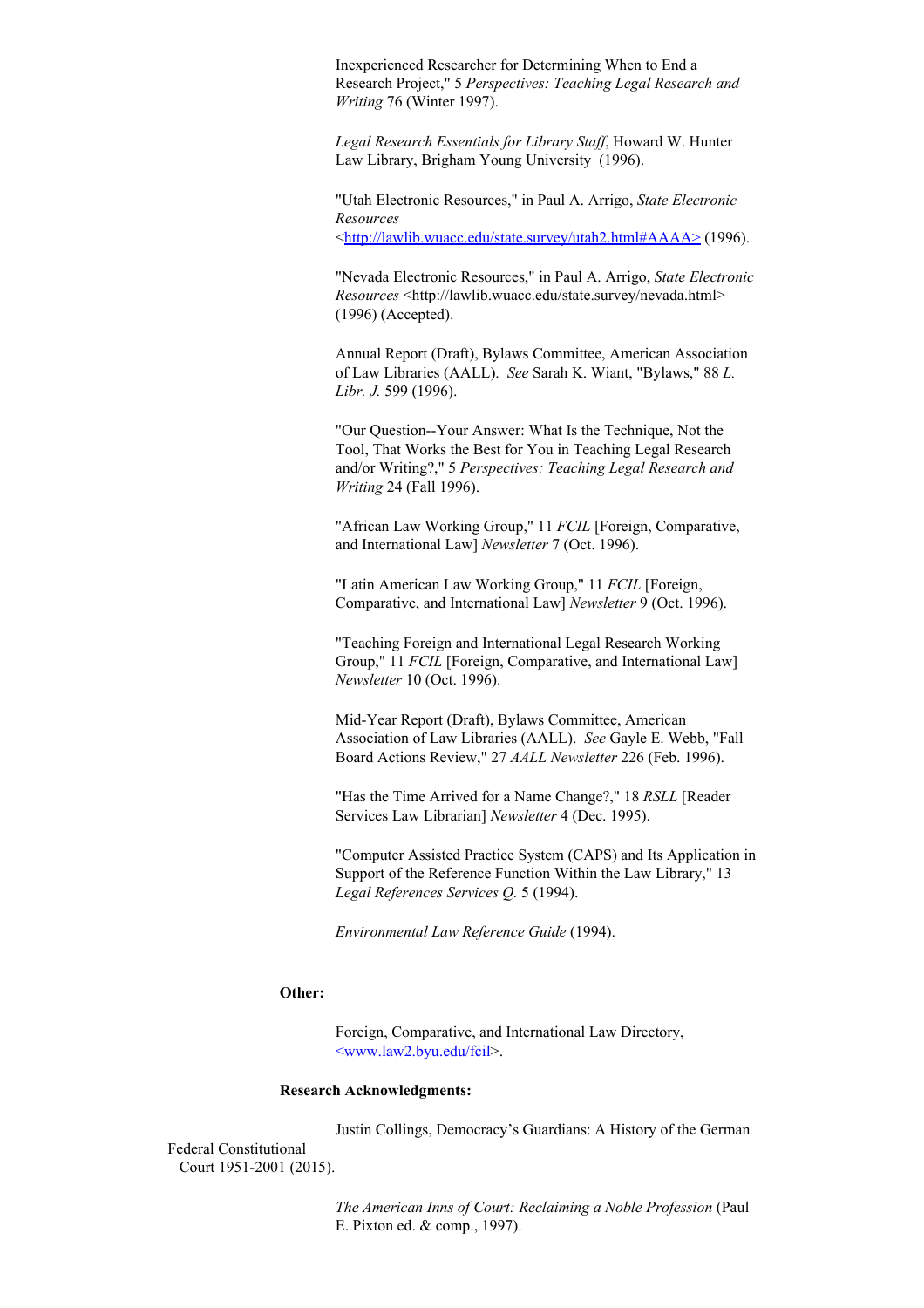### **Presentations:**

"Foreign Legal Research," Center for Law and Religion, J. Reuben Clark Law School, Provo, UT, May 2006, May 2007, May 2008, May 2009, May 2010, May 2011, May 2012, June 2014, May 2015, May 2016, and May 2017.

"Construction Legal Research," Construction Management Program, Brigham Young University, Provo, UT, September 2014, January 2015, May 2015, September 2015, and January 2016, September 2016, January 2017, May 2017, October 2017, January 2018, May 2018, and September 2018.

"Introduction to Legal Research," 2016 Law School Boot Camp (Utah Valley State College/Utah Valley University), J. Reuben Clark Law School, Provo, UT, May 2016.

"Foreign Legal Research," Law School Faculty, J. Reuben Clark Law School, Provo, UT, January 2016.

"International Legal Research," Public International Law, J. Reuben Clark Law School, Provo, UT, September 2014.

"Foreign Legal Research," Law Librarianship, J. Reuben Clark Law School, Provo, UT, March 2006, March 2007, March 2008, March 2009, March 2010, March 2011, and March 2012.

"Legal Research," Culture of the Law (Utah Valley State College/Utah Valley University), J. Reuben Clark Law School, Provo, UT, February 2006, February 2007, February 2008, February 2009, February 2010, February & October 2011, and February & October 2012.

"International Legal Research," International Moot Court Jessup, J. Reuben Clark Law School, Provo, UT, October 2008 and November 2010.

"Foreign and International Law Research," International Law and Management Review, J. Reuben Clark Law School, Provo, UT, September 2007, September 2008, and September 2010.

"Legal Research Instruction," Law Librarianship, J. Reuben Clark Law School, Provo, UT, March 2006 and March 2007.

"Federal Tax Research," Tax-Exempt Organizations, J. Reuben Clark Law School, Provo, UT, February 2006.

Coordinator/Moderator, "Approaching the New Horizon: Foreign and International Research Instruction in the Law School and Law Firm," American Association of Law Libraries (AALL), 91st Annual Meeting, Anaheim, CA, July 13, 1998. (Jean J. Davis and Roberta I. Shaffer, Speakers.)

Coordinator/Facilitator, "Marketing: A Survival Tool for the Nineties and Beyond," Western-Pacific (WestPac) Chapter of the American Association of Law Libraries (AALL), 31st Annual Meeting, Missoula, MT, October, 8-10, 1998. (Patricia M. Cavill, Speaker.)

Coordinator/Facilitator, "Federal Taxation," Western-Pacific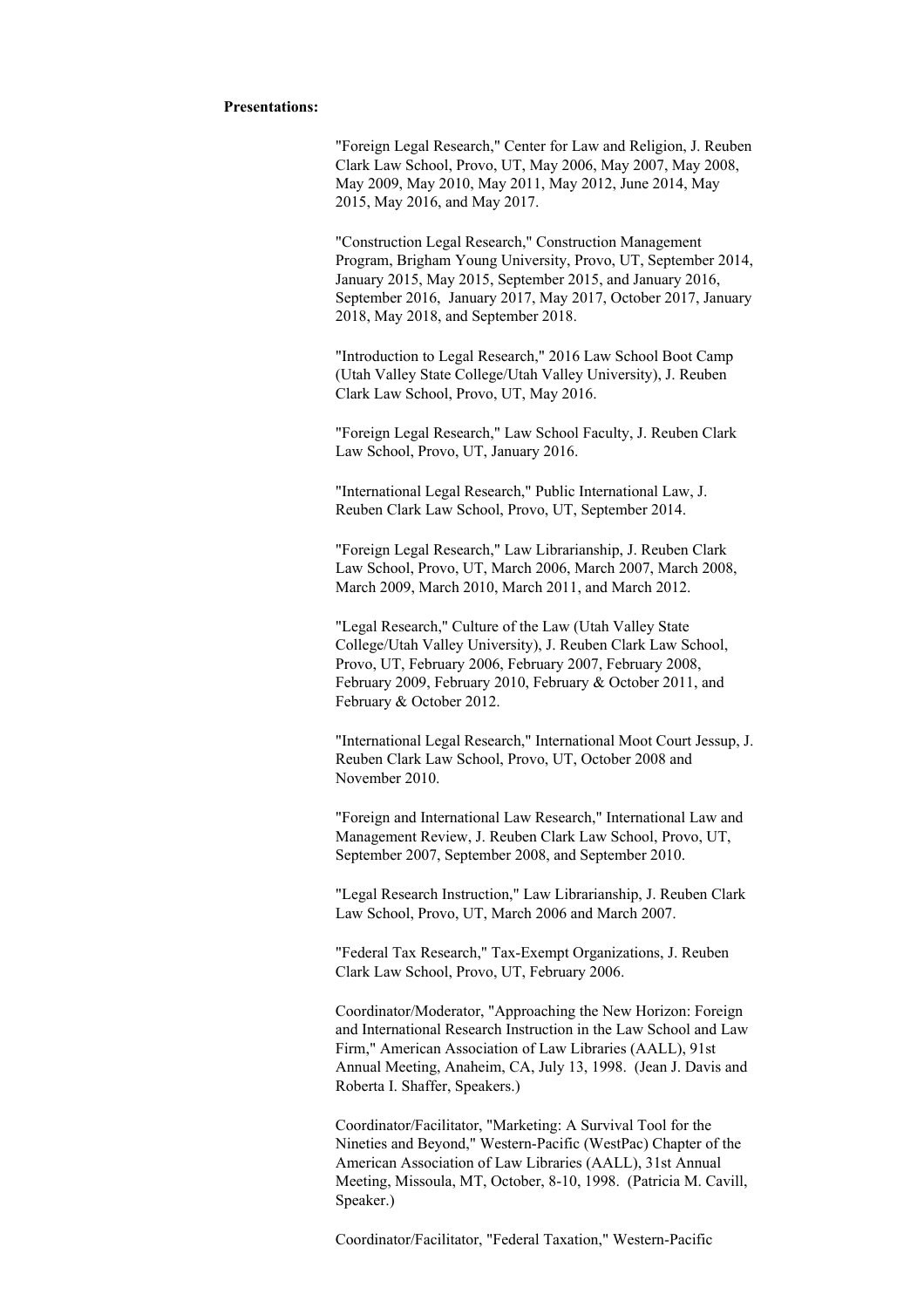(WestPac) Chapter of the American Association of Law Libraries (AALL), 31st Annual Meeting, Missoula, MT, October, 8-10, 1998. (J. Martin Burke, Speaker.)

Coordinator/Facilitator, "Employment Discrimination," Western-Pacific (WestPac) Chapter of the American Association of Law Libraries (AALL), 31st Annual Meeting, Missoula, MT, October, 8-10, 1998. (William L. Corbett, Speaker.)

Coordinator/Facilitator, "Hoyt & Blewett Electronic Moot Courtroom," Western-Pacific (WestPac) Chapter of the American Association of Law Libraries (AALL), 31st Annual Meeting, Missoula, MT, October, 8-10, 1998. (Fran Wells, Speaker.)

Coordinator/Facilitator, "From ISP's to Applets: What You May Not Know About Computers, Software, and the INTERNET," Western-Pacific (WestPac) Chapter of the American Association of Law Libraries (AALL), 31st Annual Meeting, Missoula, MT, October, 8-10, 1998. (Suzanne Miner and Randy Goddard, Speakers.)

"Expert Systems and Library Services," Western-Pacific (WestPac) Chapter of the American Association of Law Libraries (AALL) 24th Annual Meeting, Snowbird, UT, October, 1991. Described and demonstrated the application of the Computer Assisted Practice System (CAPS) in the law library to the reference function.

## **Professional Activities:**

#### **National:**

Co-Chair, Education Committee, Foreign, Comparative, and International Law (FCIL) Special Interest Section (SIS), American Association of Law Libraries (AALL), 1998 present.

Chair, Special Interest Section (SIS) Council, American Association of Law Libraries (AALL), 2009-2010.

Immediate Past Chair, Foreign, Comparative, and International Law (FCIL) Special Interest Section (SIS), American Association of Law Libraries (AALL), 2009-2010.

Chair, Foreign, Comparative, and International Law (FCIL) Special Interest Section (SIS), American Association of Law Libraries (AALL), 2008-2009.

Vice Chair/Chair-Elect, Foreign, Comparative, and International Law (FCIL) Special Interest Section (SIS), American Association of Law Libraries (AALL), 2007-2008.

Secretary/Treasurer, Foreign, Comparative, and International Law (FCIL) Special Interest Section (SIS), American Association of Law Libraries (AALL), 2005-2007.

Member, Executive Committee, Foreign, Comparative, and International Law (FCIL) Special Interest Section (SIS), American Association of Law Libraries (AALL), 2005- 2011.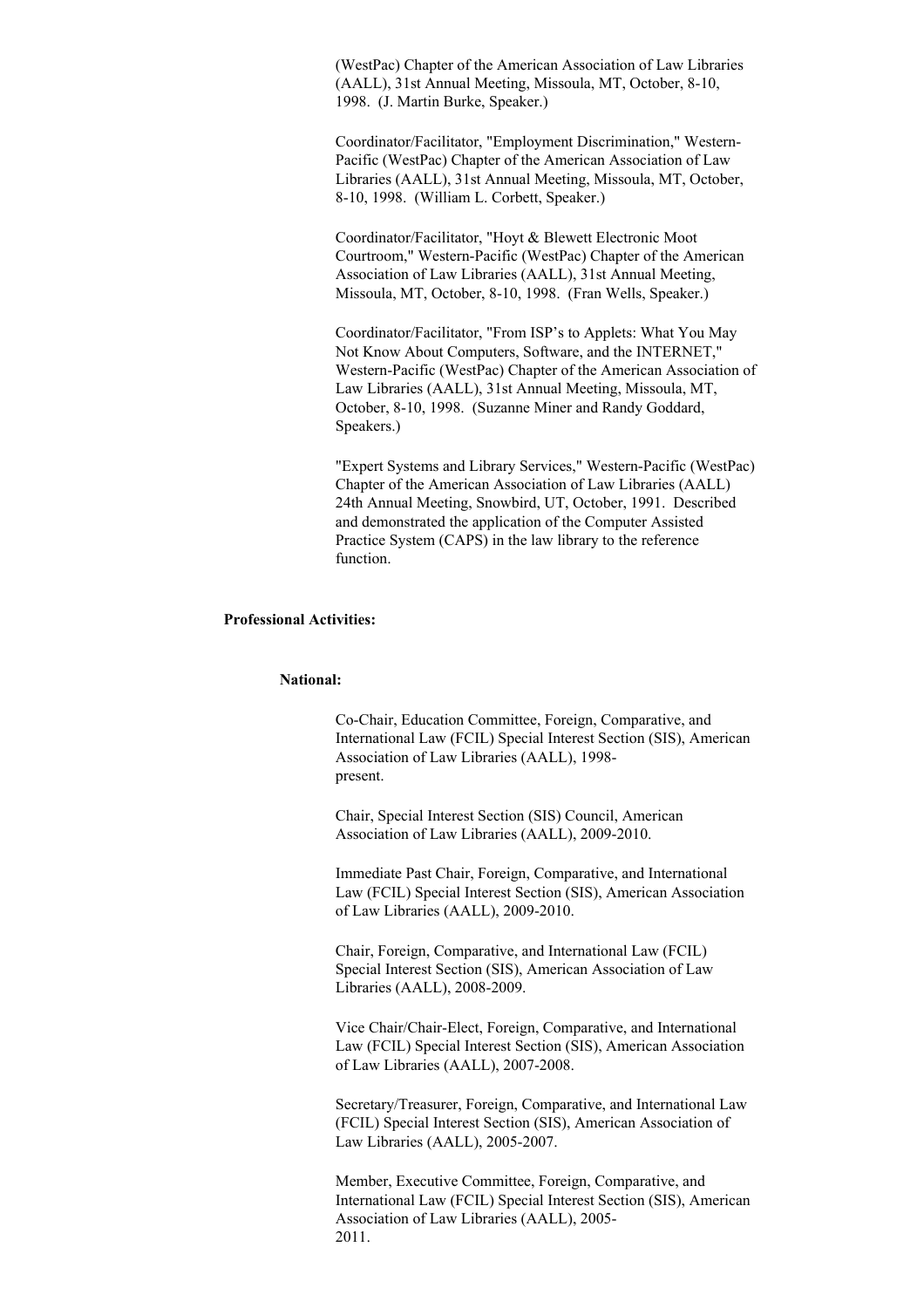Member, Research Competencies Committee, Research Instruction and Patron Services (RIPS) Special Interest Section (SIS), American Association of Law Libraries (AALL), 1997-2001.

Member, Constitution and Bylaws Committee, American Association of Law Libraries (AALL), 1995-1997.

#### **Regional:**

Chair and Member, Site Selection Committee, Western-Pacific (WestPac) Chapter of the American Association of Law Libraries (AALL), 2009-present; Member, 2009-2010; Chair, 2010-present.

Chair, Grants and Awards Committee, Western-Pacific (WestPac) Chapter of the American Association of Law Libraries (AALL), 2007-2009.

Chair, Constitution and Bylaws Committee, Western-Pacific (WestPac) Chapter of the American Association of Law Libraries (AALL), 2003-2007.

Immediate Past President, Western-Pacific (WestPac) Chapter of the American Association of Law Libraries (AALL), 1999-2000.

President, Western-Pacific (WestPac) Chapter of the American Association of Law Libraries (AALL), 1998-1999.

Vice President/President Elect, Western-Pacific (WestPac) Chapter of the American Association of Law Libraries (AALL), 1997- 1998.

Member, Executive Board, Western-Pacific (WestPac) Chapter of the American Association of Law Libraries (AALL), 1997-2000.

Chair, Education Committee, Western-Pacific (WestPac) Chapter of the American Association of Law Libraries (AALL), 1997- 1998.

Member, Membership Committee, Western-Pacific (WestPac) Chapter of the American Association of Law Libraries (AALL), 1996-1997.

Member, Preservation Committee, Western-Pacific (WestPac) Chapter of the American Association of Law Libraries (AALL), 1996-2004.

Chair and Member, Nominations and Elections Committee, Western-Pacific (WestPac) Chapter of the American Association of Law Libraries (AALL), 1994-96; Member, 1994- 95; Chair 1995-1996.

Member, Collection Development Committee, Consortium of Church Libraries and Archives (CCLA), 2015-present.

Co-Chair, Public Services Committee, Church Education System (CES) Library Consortium, 2003-2005.